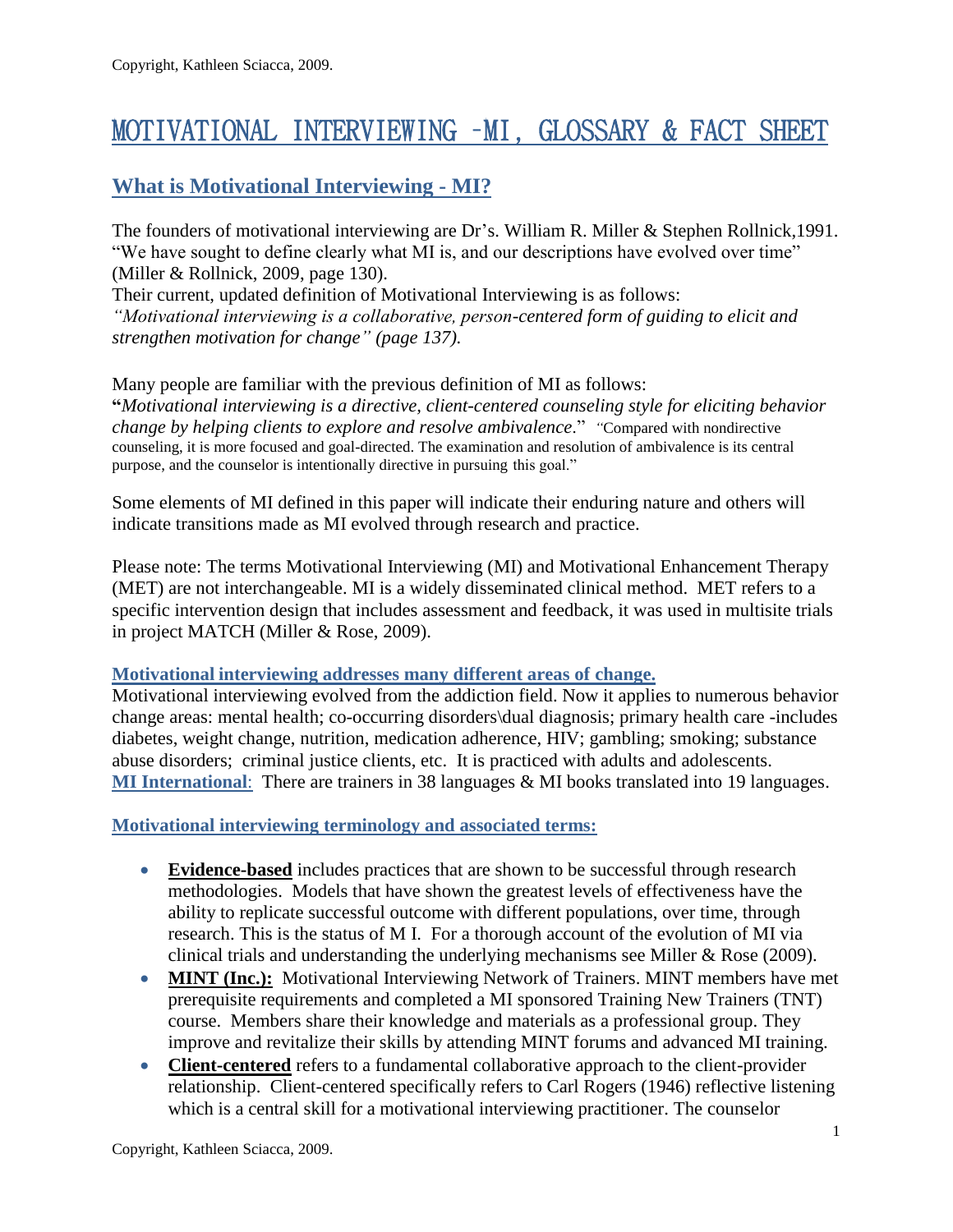follows the client's thoughts, feelings and perceptions and responds with reflective statements. Reflective statements include degrees of complexity such as possible meaning behind the client's statement and reflection of possible client' feelings.

- **Person-centered:** Person-centered is a transition of the term client-centered. It is advocated for use by those who believe it is less clinical, less role defining, more equalizing and more personable than the term client-centered. The term person-centered also serves to broaden MI's relevance beyond the clinical setting.
- **MI Spirit:** The spirit of MI encompasses collaboration in all areas of MI practice; eliciting and respecting the client's ideas, perceptions and opinions; eliciting and reinforcing the client's autonomy and choices; and acceptance of the client's decisions. In the absence of MI spirit one would not be practicing MI.
- **Ambivalence** refers to the client's experience of conflicting thoughts and feelings about a particular behavior or change – advantages and disadvantages. The MI counselor listens for and evokes the client's reasons for concern and arguments for change (change talk), while also accepting and reflecting perceived disadvantages of change (sustain talk). The counselor reflects both sides, sometimes in the form of a double sided reflection. The recognition of ambivalence may add clarity where the client has not been ready to move forward or reach a decision. The MI counselor listens for and evokes the client's own arguments for change and assists the client to keep moving in the direction of change.
- **Directive:** MI is both client-centered meaning it follows the client's thoughts, feelings and perceptions, and directive. Directive refers to the use of specific strategies and interventions that may facilitate the client's movement toward exploration, change talk, problem recognition (resolving ambivalence) or the decision to change. The practitioner guides the discussion towards the possibility of change.
- **Guiding:** The founders define guiding as a "refined form of the naturally-occurring communication style of guiding when helping someone to solve a problem. Guiding involves a flexible blend of informing, asking and listening…" "MI uses reflective listening in guiding the person to resolve ambivalence about behavior change" (Miller & Rollnick, 2009, page 136).

## **Key elements of motivational interviewing practice:**

- **MI Spirit:** This includes: **\***Collaboration –One elicits and conveys respect for the client's ideas, opinions and autonomy. Collaboration is non-authoritarian, ever present, supportive and exploratory. \*Evocation: One works to evoke the ideas, opinions, reasons to change, and client confidence that change is possible. One is invested in facilitating intrinsic change pursued with the client's own reasons and motivation.\*Autonomysupport: One evokes and fosters the client's experience of choice and control and respects the client's decisions. "You are really getting serious about this now." These amount to "a way of being with people" (Rogers, 1980) and embody the spirit of MI.
- Change talk: From its inception a guiding principle of MI was to have the client, rather than the counselor, voice the arguments for change (Miller  $& Rose, 2009$ ). Change talk refers to client' statements that indicate an inclination or a reason for change. The MI counselor actively listens for change talk in its various strengths (from weak to strong or committed). One strategy is to reinforce it and carry it forward so that it is recognizable in future dialogue. Examples: asking for elaboration or including it in a summary.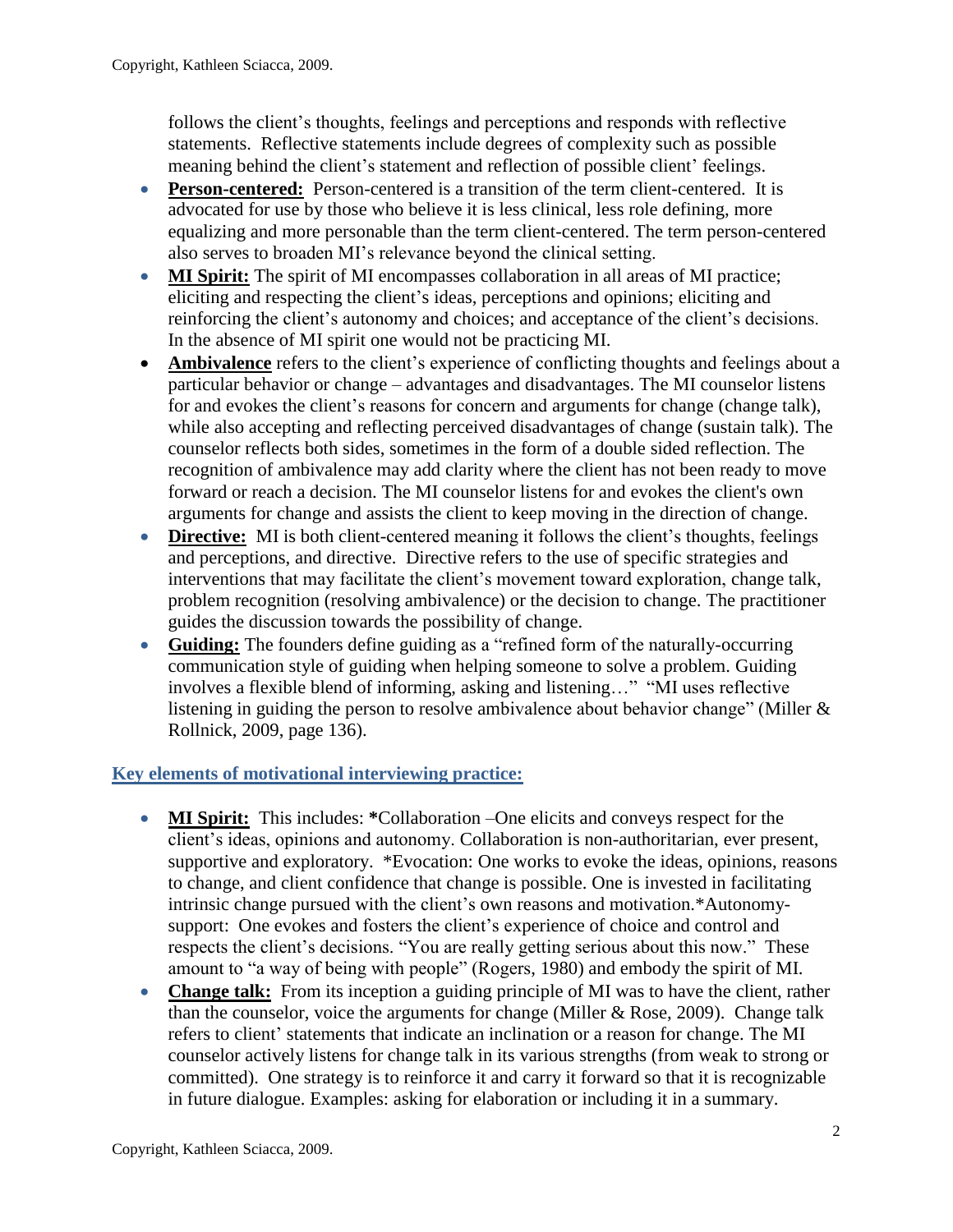Another strategy is to facilitate strengthening change talk from weak to strong. Example: "I wish things were different" versus "I will change this." Commitment talk has been shown to correlate with actual behavior change (Amrhein, Miller, et.al, 2003). Other motivational modifiers include *preparatory change talk* – DARN, Statements of Desire, Ability, Reasons and Need for change; and *mobilizing change talk* -CAT, Commitment, Activation and Taking steps to change.

- **Sustain talk** refers to the client's stated reasons not to make a change or to sustain the status quo. Sustain talk is noted to counter change talk, but it is not client' resistance. Where techniques such as the pros and cons and the decision balance elicit sustain talk, this is now seen as potentially contraindicated to MI in practice (unless it serves some specific purpose). One is cautioned in general not to elicit and thereby risk reinforcing sustain talk and to shift the focus to change talk, if possible, when sustain talk emerges. The objective is to facilitate high levels of change talk and low levels of sustain talk.
- **Resistance:** Client' resistance may be a result of a client-practitioner relationship that lacks agreement, collaboration, empathy or client autonomy. The client and provider are not moving together toward a mutually agreed upon goal. Client' resistance may be expressed by arguing, ignoring, interrupting, etc. A MI counselor seeks to identify the source of dissonance in the relationship, and works to join with the client. A MI counselor recognizes resistance and handles it strategically. One does not confront resistance or push up against it. There are a variety of MI strategies and skills used to diminish or side step resistance. The goal is to join with the client in moving together.

## **The four principles of motivational interviewing:**

- **Express empathy:** Refers to the practitioner making a genuine effort to understand the client's perspective and an equally genuine effort to convey that understanding to the client. This is an inherent element of reflective listening. It embodies the spirit of MI. Rogers (1962) "…as I see it is that the counselor is experiencing an accurate empathic understanding of his client's private world, and is able to communicate some of the significant fragments of that understanding." "When the client's world is clear to the counselor…he can also voice meanings in the client's experience of which the client is scarcely aware..." He referred to this "highly sensitive" empathy as important for making it possible for a person to get close to himself and to learn, to change and develop.
- **Develop discrepancy:** This is to listen for or employ strategies that facilitate the client's identification of discrepant elements of a particular behavior or situation. Example, values versus behaviors: It is important to the client to be a responsible parent; the client is having difficulty averting heroin addiction. Discrepancy may result in the client's experience of ambivalence. Areas of discrepancy may include: past versus present; behaviors versus goals. Evoking change talk is one way to develop discrepancy.
- **Roll with resistance –avoid argumentation:** This refers to the provider's ability to side step or diminish resistance and proceed to connect with the client and move in the same direction. It also refers to avoiding arguments. Expressing empathy, understanding why a client has a particular belief might be the intervention. Shifting focus might be another.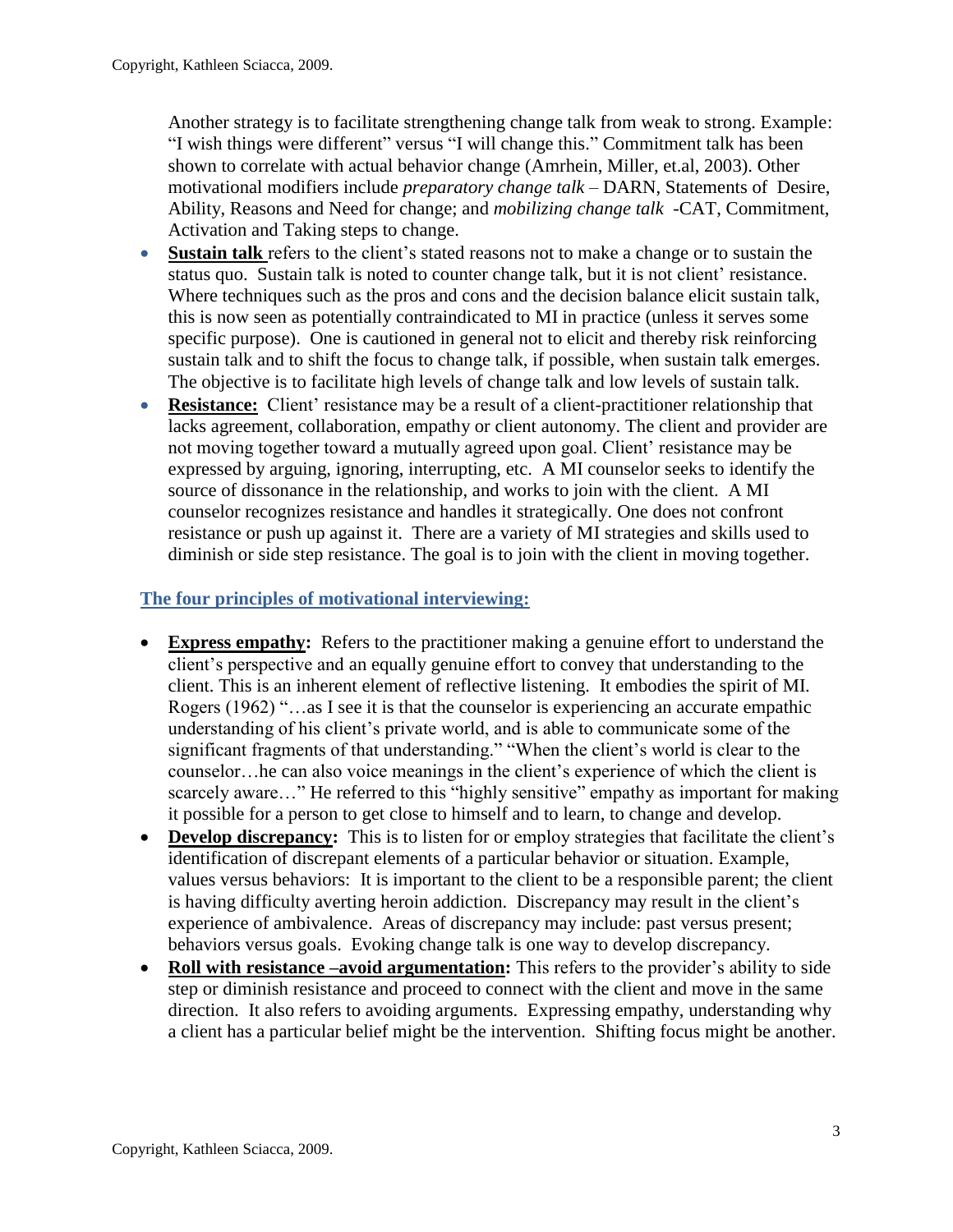**Support self-efficacy:** This is the provider's ability to support the client's hopefulness that change or improvement is possible. Identifying and building upon a client's strengths, previous successes, efforts and concerns. These are some areas that may open the process of addressing and supporting the client's hope and confidence.

#### **Five Strategies used throughout Motivational Interviewing:**

- **Open ended questions:** Open ended questions facilitate a client's response to questions from his or her own perspective and from the area(s) that are deemed important or relevant. This provides the opportunity for clients to express their point of view, and for counselors to discover and follow the client's perspective. This is in contrast to closed questions that are leading; they target specific information and give the client very little room to move. Example open question: "What makes you think you should make a change?" (Following). Example closed question: "Don't you think you drink too much?" (Leading). Another distinction between open and closed questions is that open questions elicit fuller responses where closed questions can often be given a yes or no response.
- **Affirm:** Affirming means to actively listen for the client's strengths, values, aspirations and positive qualities and to reflect those to the client in an affirming manner. Example: client discusses many previous efforts to change a particular behavior from the position of feeling like a failure or hopelessness. Counselor *reframes* (from a negative to positive perspective) and affirms. "What I am hearing is that it is very important to you to change this behavior. You have made numerous efforts over a long period of time. It seems that you have not found the way that works for you." This reframe accomplishes both affirming the client for his or her efforts and perseverance and provides a framework for the client and counselor that entails finding a solution that will work for the client. This is in keeping with collaborative change plans that are used in motivational interviewing.
- **Reflective listening:** Reflective listening entails a skillful manner of responding to what a client says. In MI one responds to clients with more reflective statements than questions. Reflections vary in complexity from simply repeating, to reflecting implicit meaning or reflecting feelings. The counselor follows the client's ideas, perceptions and feelings making every effort to convey understanding; the client explores, defines or discovers what the behavior or lack of action may be about. Rogers noted that if the client perceives the counselor as "trying" he may be inclined to communicate more of himself. Reflective listening facilitates the client's focus on his or her knowledge and resources. Reflections are always collaborative and non-judgmental. By many accounts when practiced skillfully reflective listening is a powerful and empowering response. For an insightful discussion of client-centered reflective listening see Rogers, (1946).
- **Summarizing:** Summarizing is an important element of MI methodology. Sessions are ended with a strategic, collaborative summary. Interim summaries are used throughout the session. Summarizing includes directive elements. The provider may reinforce the client's change talk; or highlight realizations; or identify transitions or progress (affirm); or identify themes. An interim summary has additional applications such as reviewing the direction of the session or changing focus; slowing down and addressing client' statements; or clarifying what has been discussed so far.
- **OARS:** The four preceding strategies make up the acronym OARS. This acronym may serve as a reminder for practitioners to use these interventions regularly in their practice. .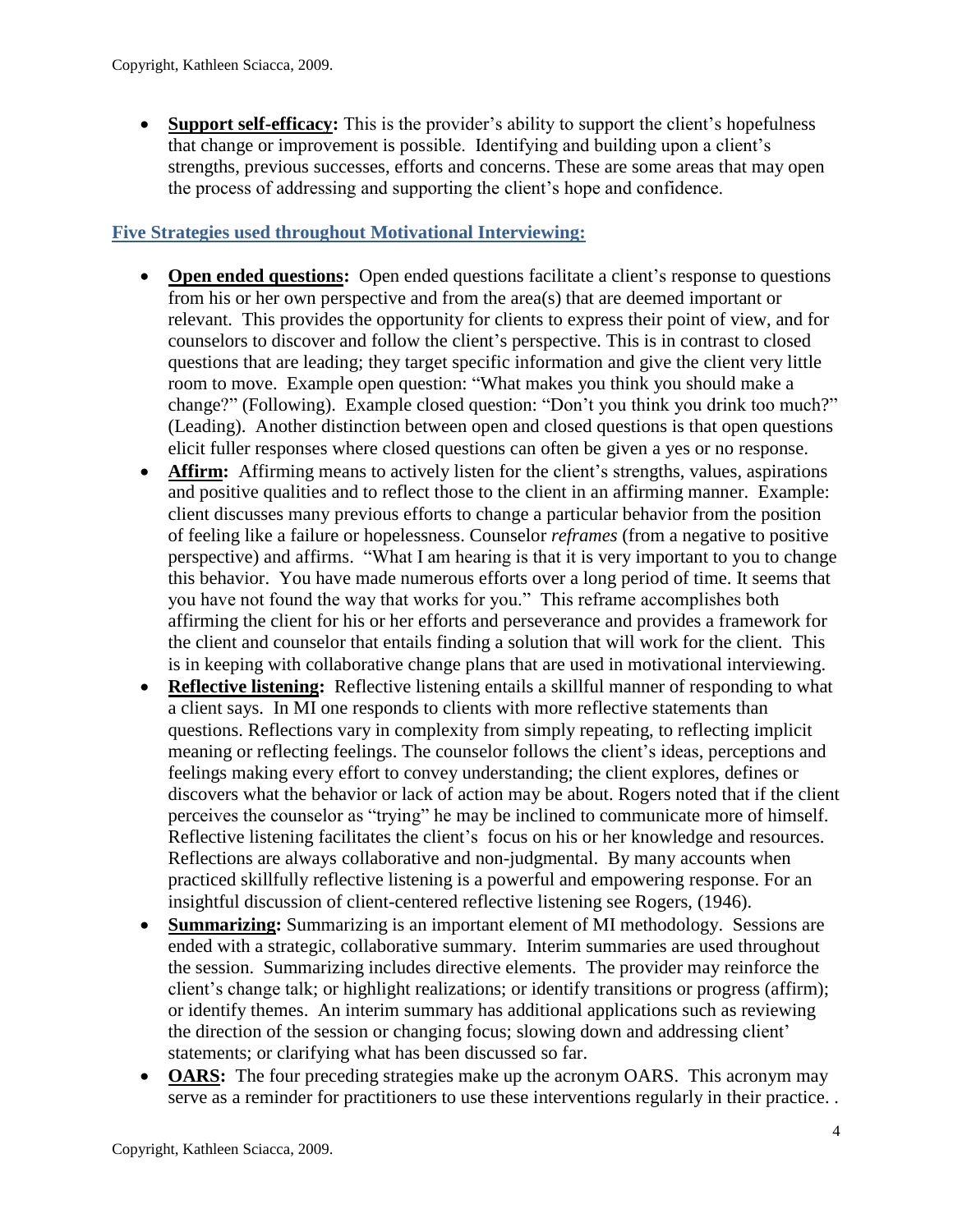**Elicit Change Talk – self motivational statements:** In addition to responding to change talk that is offered by the client the provider uses strategies that elicit change talk. Some examples: \*Evocative open questions - here the practitioner asks open questions that are targeted to change talk areas. Examples: "In what ways does this concern you" or "What do you see as a problem?" If the client responds, change talk has been elicited. \*Looking ahead can be a written exercise or a verbal dialogue. "What might your life look like in five (1, 2, 3) years if very little changes?" What might your life look like in five years if a good deal of change takes place?" Responses to these questions may include client change talk. Example: "If very little change takes place I'll probably lose my children and end up in jail.**"** Negative consequences. "If a good deal of change takes place I will no longer be involved with the criminal justice system, I will have a good relationship with my children and I will have a job." Benefits of change.

## **Skills and Communication Methods:**

- **Engagement - Building rapport:** In MI a client-provider consonant relationship is not left to chance or chemistry. The MI practitioner begins by developing trust, building rapport, by following the client with empathic reflective listening. Expressing empathy, respect for autonomy, collaboration, genuineness -MI spirit is essential to the engagement process. One creates an atmosphere of safety and acceptance. The practitioner is careful not to prematurely address topics that may result in client-provider dissonance.
- **Goal Directed** refers to identified target behaviors, goals and objectives. The counselor attains clarity about the target behavior or goal being addressed and works toward keeping the discussion focused on it. One may shift away from the topic if the client is expressing resistance or does not want to continue in this area. An example of a goal directed discussion is as follows: The client discusses historic or developmental issues that may be disturbing or painful. Once this discussion is completed the counselor will facilitate discussion of the relationship between the client's historic developmental experiences and the client's present goals.
- **Resolving ambivalence** refers to facilitating the client's exploration of ambivalence in a thorough manner, with the emphasis on change talk and tipping the balance towards behavior change. In effect, guiding the client to intrinsic recognition of whether or not the behavior is a problem and towards reaching a decision about change.
- Menu of options: refers to a number of actions that a client and provider collaboratively identify and agree to include in a behavior change plan. Menu specifically refers to the identification of at least several (six, seven, etc.) actions versus one or two. Emphasis is placed upon the client's willingness to pursue an identified action. Only actions that a client wants to pursue are included in a plan. The plan is fluid and can be changed. This menu and flexibility are noted to be directed toward confidence building (each action is prioritized via potential for success) and to convey hope that change can be attained.
- **Pros and Cons** refers to a strategic intervention that facilitates the exploration of the positive and negative experiences a client may have regarding a particular behavior. It also serves to elicit change talk when a client may not have identified any disadvantages voluntarily. One begins with an exploration of the positive experiences the client may have –sustain talk; reaches a level of comfort in this discussion; and then moves on to what is "not so good" about the behavior. A client who is comfortable may begin to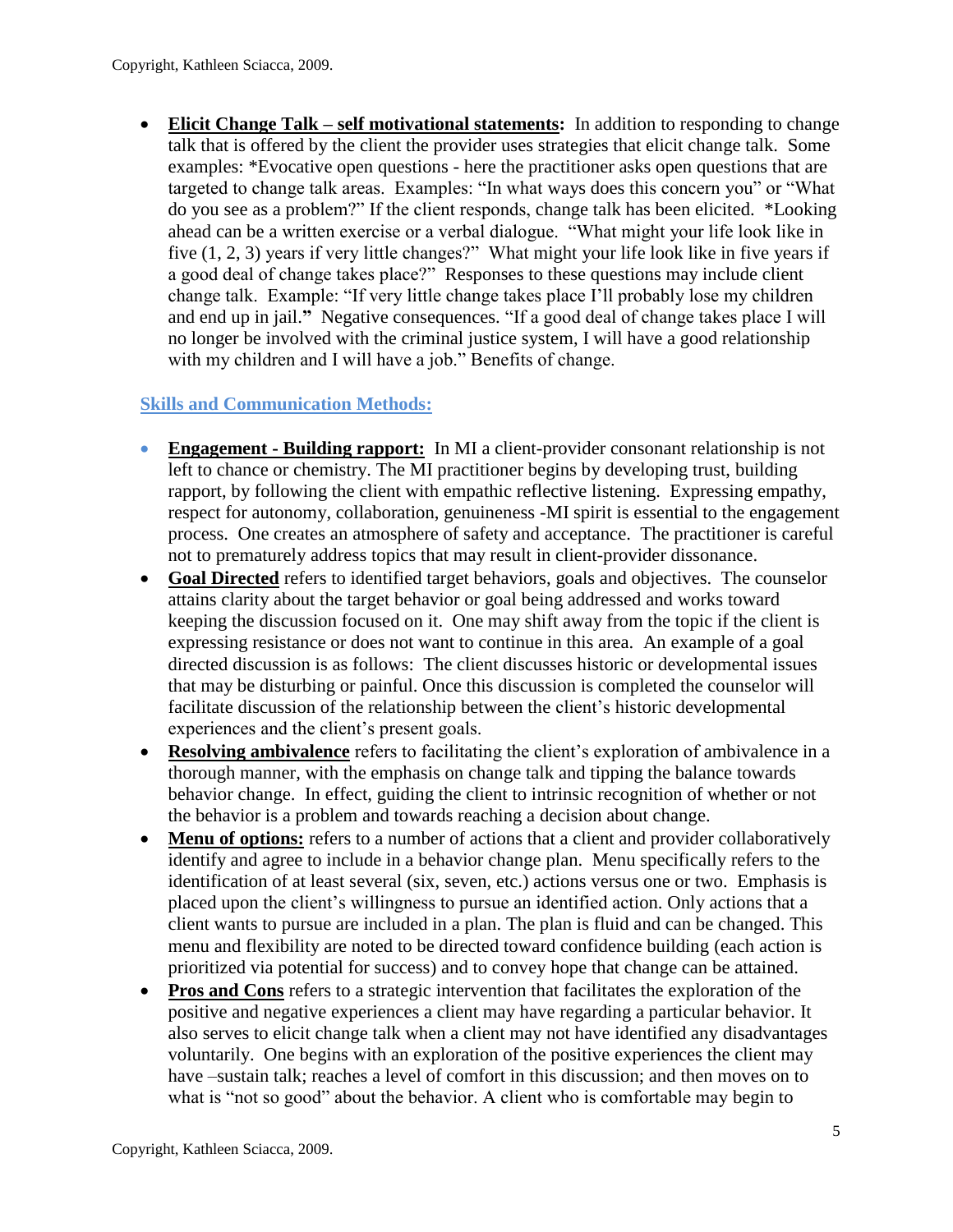identify some elements of concern either for the first time or in a way that is not resistant or guarded. Within the new MI definition there is more emphasis on guiding the client to change talk with less emphasis on sustain talk. As noted eliciting sustain talk may be counterintuitive to MI, sustain talk may be reinforced or it may deflect from change talk*.*

- **The decision balance** This technique is not to be confused with MI itself. It has been noted that it is used routinely by some MI practitioners as a required technique (Miller & Rollnick, 2009). It is a form of identifying pros and cons within four quadrants. A. What is good about continuing the behavior; C. What is not good about changing the behavior; B. What is not good about continuing the behavior; D. What is good about changing the behavior. Weight is given to Columns A+B as compared to columns C+D. This technique has transitioned to limited use in MI. It is seen as potentially useful when the client is in early readiness for change; or offers very little in the form of change talk; and when providers do not want to influence client' choice. One is cautioned about the elements of this technique that elicit sustain talk for the same reasons as the pros and cons.
- **Ask permission to give advice or information:** In contrast to giving direct advice "AA groups would be good for you." A MI practitioner asks permission first. "Would you be interested in hearing my ideas about what might be useful?" If the client says yes, the practitioner might recommend AA or make other suggestions. One also provides an opportunity for the client to reject the suggestions. "How do you think this might work for you?" The client pursues action only in areas agreed upon. Also, ask permission to provide education. "Would you be interested in learning more about this medication?" If yes, some written materials might be provided. Discussion and feedback would follow**.**

#### **Integrating the use of MI with other clinical approaches:**

Across an array of clinical problems the addition of MI to other active treatments yielded positive effects of greater size than MI alone as well as more enduring effects (Miller & Rose, 2009). For the past seventeen years MI has successfully been used in combination with dual diagnosis, co-occurring disorders treatment (Sciacca, 1997; 2007).

#### **What Motivational Interviewing** *is not* **(Miller & Rollnick, 2009):**

\*MI *is not* based on the transtheoretical model - the stages of change. They are two discrete models, and neither one requires the other; \*MI is not a way to trick people to get them to do what they do not want to do;  $*$  MI is not a technique, it is more complex and better understood as a communication method; \*MI is not the decision balance, this has been over utilized and misperceived as MI methodology; \*MI does not require assessment feedback, this design is specific to MET; \*MI is not a form of cognitive- behavior therapy, nothing is installed, rather MI elicits from people what is already there; \*MI is not *just* client-centered counseling, MI departs by being goal oriented and having intentional direction towards change; \*MI is not easy, it involves a complex set of skills that are used flexibly; \*MI is not what you are already doing, learning MI requires training, supervised practice and feedback; \*MI is not a panacea, it is not meant to be a school of psychotherapy, rather it is a particular tool for addressing a specific problem. For an important, full discussion of *what MI is not* see Miller & Rollick (2009).